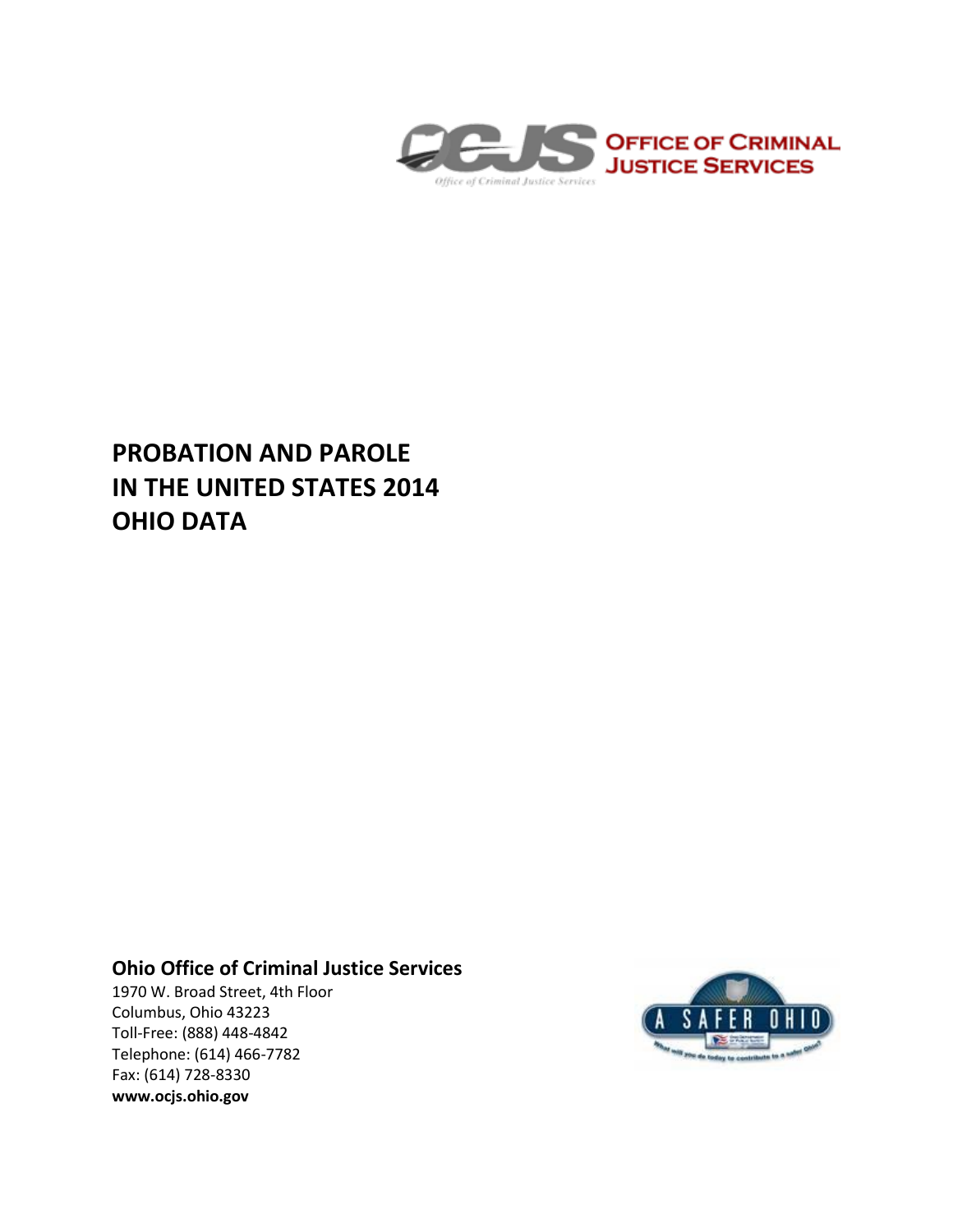## **PROBATION AND PAROLE IN THE UNITED STATES, 2014**

In November 2015 the Bureau of Justice Statistics released *Probation and Parole in the United States, 2014.* Data come from the 2014 Annual Probation Survey and the 2014 Annual Parole Survey. The surveys cover the federal system, all 50 states, and the District of Columbia.

Probation is defined here as a court-ordered period of correctional supervision in the community, generally as an alternative to incarceration. Parole is defined as a period of conditional supervised release in the community following a prison term.

The following are highlights taken from this report.

- At yearend 2014, an estimated 4,708,100 adults were under community supervision. The majority, 82%, were on probation, while 18% were on parole.
- In Ohio, approximately 256,200 adults were under community supervision at the end of 2014, a decrease of 4.2% from the previous yearend total.

### **Probation statistics**

- The U.S. probation population decreased 1.2% in 2014 to 3,864,100 adults on probation.
- At yearend 2014, the probation supervision rate was 1,568 probationers per 100,000 adult U.S. residents, or 1 in 64 U.S. adult residents.
- Ohio ranked fourth highest in the total number of adults on probation, behind Georgia, Texas and California, with an estimated 238,915 probationers by yearend 2014. This represents a decrease of 1.8% from January 1, 2014 to December 31, 2014.
- Ohio's probation rate of 2,660 per 100,000 adult residents was greater than the national rate of 1,568 per 100,000 adult residents.

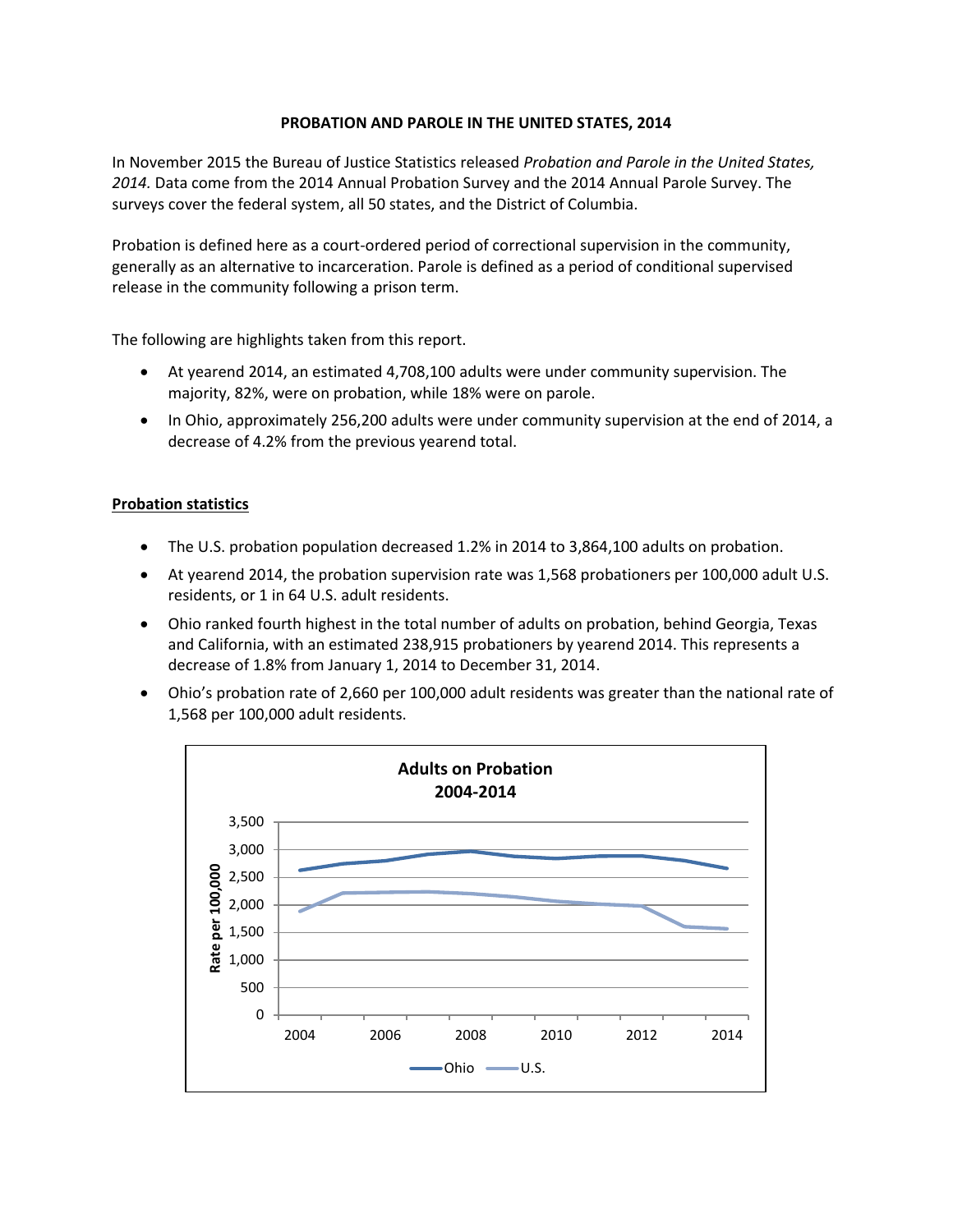### **Parole statistics**

- The parole population in the U.S. increased 0.2% in 2014 to 856,900 adults on parole.
- In 2014, 348 persons per 100,000 adult U.S. residents were under parole supervision, or 1 in 288 U.S. adult residents.
- Ohio ranked thirteenth highest in the nation, with 17,321 adults on parole by yearend 2014. This represents an increase of 3.1% from January 1, 2014 to December 31, 2014.
- Ohio's parole rate of 193 per 100,000 adult residents was less than the national average of 348 per 100,000 adult residents.